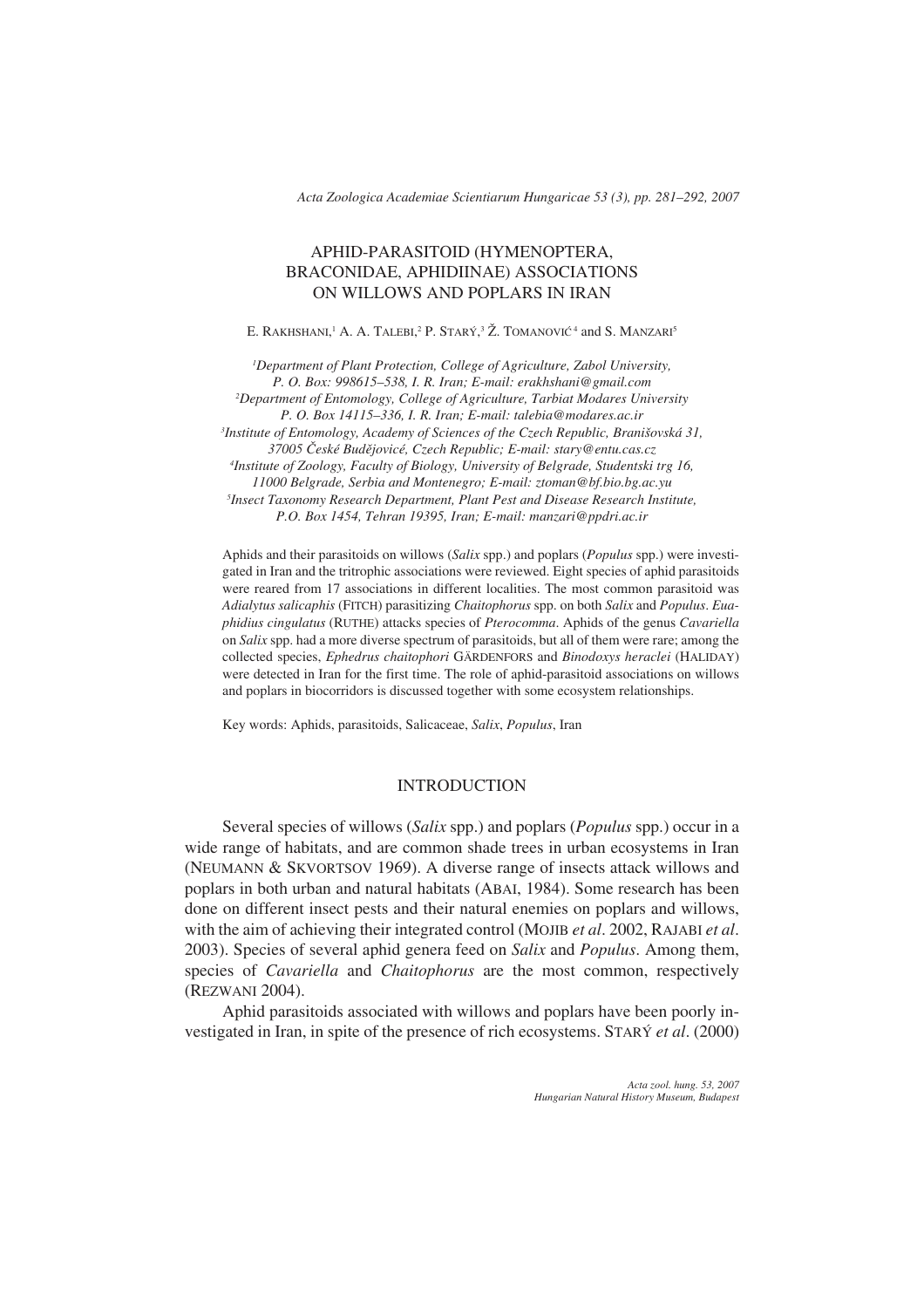reviewed the parasitoid-aphid plant associations in Iran and listed some parasitoids that attack aphids on willows and poplars. Recently, TOMANOVIĆ *et al*. (2006) provided detailed information on aphids and their parasitoids associated with willows and poplars in Southeast Europe, and this evidence contributed to the undertaking of similar research in Iran.

The obtained evidence is presumed to be extendable to analyses of associations in river biocorridors and on dry land, their environmental interactions in natural semi-deserts, and on irrigated and unirrigated land.

#### MATERIAL AND METHODS

Sampling was conducted during 2001–2005 in several representative provinces of Iran. Sistan-Baluchistan Province at southeast have a dry climatic condition, sorrounded by mountains, not a natural habitate for Salicaceae, but Gilan and Mazandaran are rather rainy and humid with several rivers and canals as habitate for Salicaceae. The western provinces consist of Zanjan, Hamadan and Kordistan with mountains and cold climatic condition favoured for Salicaceae in valleys and riversides. Khorasan province at east as well. The central provinces consist of Fars at South and Tehran, Quazvin, Markazi and Isfahan with a moderately hot weather affected by central deserts on one hand, and several rivers from Central Alborz mountains.

The list of localities, together with coordinates (location, latitude, longitude): Zahedan: 30°58'N, 61°41'E; Tehran–Punak: 35°46'N; 51°20'E; Tehran–Peykanshahr: 35°18'N; 51°37'E; Tehran–Rodehen: 35°44'N; 51°54'E; Tehran–Arangeh: 35°55'N; 51°4'E; Tehran–Evin: 35°47'N; 51°23'E; Tehran–Shahrestanak: 35°28'N; 51°10'E; Karaj–Fardis: 35°26'N; 51°35'E; Karaj: 35°49'N; 51°3'E; Kordistan–Marivan: 35°31'N; 46°10'E; Quazvin–Abiek: 38°11'N; 48°14'E; Gilan–Rasht: 37°16'N; 49°35'E; Mazandaran–Chalous: 36°40'N; 51°25'E; Gilan–Rezwanshahr: 37°32'N; 49°7'E; Fars– Shiraz: 29°36'N; 52°32'E; Zanjan: 36°39'N; 48°29'E; Isfahan: 32°39'N; 51°40'E; Markazi–Mahallat: 33°52'N; 50°30'E; Khorasan–Mashhad: 36°17'N; 59°36'E; Hamadan: 34°47'N; 48°30'E.

Aphid – infested leaves of willows and poplars were collected in the field and kept in plastic boxes covered with mesh for ventilation. Selected fresh specimens of aphids were immersed in 75% ethanol and preserved there for later identification. Samples were reared for 1–3 weeks until parasitoids emerged. Adult parasitoids were preserved in 96% ethanol. Some specimens were mounted on slides.

The morphological terminology used in the key to parasitoid species is based on SHARKEY and WHARTON (1997), KAVALLIERATOS and LYKOURESSIS (1999–2000) and KAVALLIERATOS *et al*. (2001).

#### RESULTS

Eight parasitoid species were reared in associations with aphids on willows and poplars at different localities in Iran. Among them, *Ephedrus chaitophori* GÄRDENFORS and *Binodoxys heraclei* (HALIDAY) are recorded for the first time in Iran. Eight new host associations are herein added to the previous records.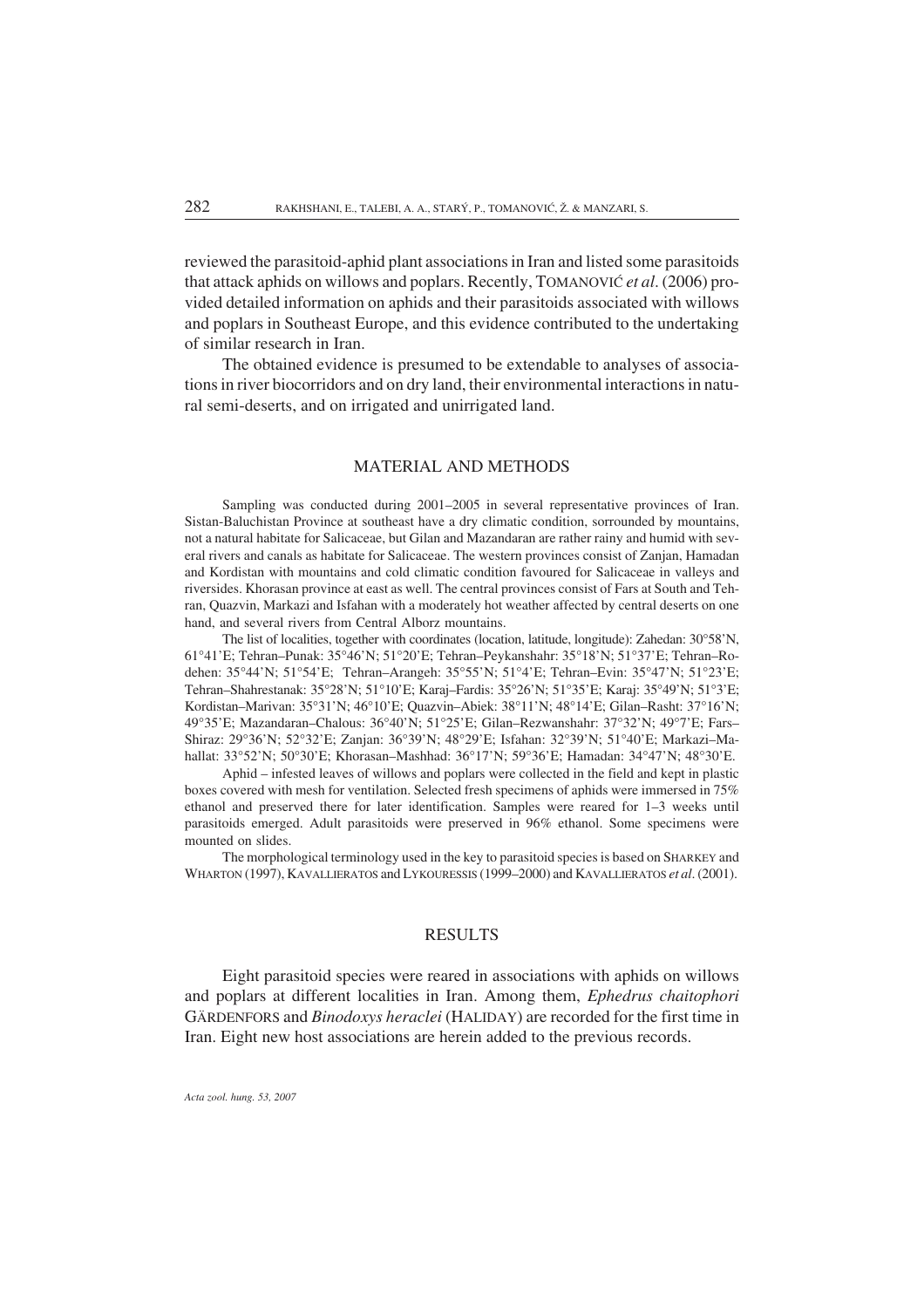### APHID-PARASITOID-PLANT ASSOCIATIONS

*Adialytus salicaphis* (FITCH) (Figs 4, 12, 20, 26)

*Chaitophorus euphraticus* HODJAT on *Populus euphratica*, Zahedan, 24 March 2003; *Chaitophorus remaudierei* PINTERA, on *Salix nubica*, Tehran–Punak, 22 April 2002; on *Salix alba*, Marivan, 8 October 2004; *Chaitophorus salijaponicus* MORDVILKO on *Salix* sp., Quazvin–Abiek, 23 May 2002; Tehran–Peykanshahr, 17 November 2004; Gilan–Rasht, 25 May 2002; *Chaitophorus populialbae* (BOYER DE FONSCOLOMBE) on *Populus alba*, Tehran–Peykanshahr, 9 October 2002; Mazandaran–Chalous, 24 May 2004; Fars–Shiraz (Eram garden), 27 April 2005; *Chaitophorus populeti* (PANZER), on *Populus nigra*, Tehran–Evin, 9 November 2002; Karaj, 25 November 2002; Tehran–Peykanshahr, 27 September 2004; *Chaitophorus leucomelas* KOCH on *Populus nigra*, Tehran–Arangeh 27 June 2003; Zanjan, 7 October 2004; Isfahan, 30 October 2004; *Chaitophorus vitellinae* (SCHRANK) on *Salix alba*, Markazi–Mahallat, 22 April 2005; *Chaitophorus truncatus*(HAUSMANN) on *Salix purpurea*, Tehran–Peykanshahr, 5 October 2003.

> *Aphidius salicis* HALIDAY (Figs 6, 14, 22, 28)

*Cavariella aegopodii* (SCOPOLI) on *Salix australior*, Tehran–Rodehen, 27 June 2002

> *Binodoxys brevicornis* (HALIDAY) (Figs 7, 15, 23, 29)

*Cavariella aegopodii* (SCOPOLI) on *Salix alba*, Markazi–Mahallat, 22 April 2005

> *Binodoxys heraclei* (HALIDAY) (Figs 8, 16, 24, 30)

*Cavariella aspidaphoides* HILLE RIS LAMBERS on *Salix* sp., Khorasan–Mashhad, 11 October 2004.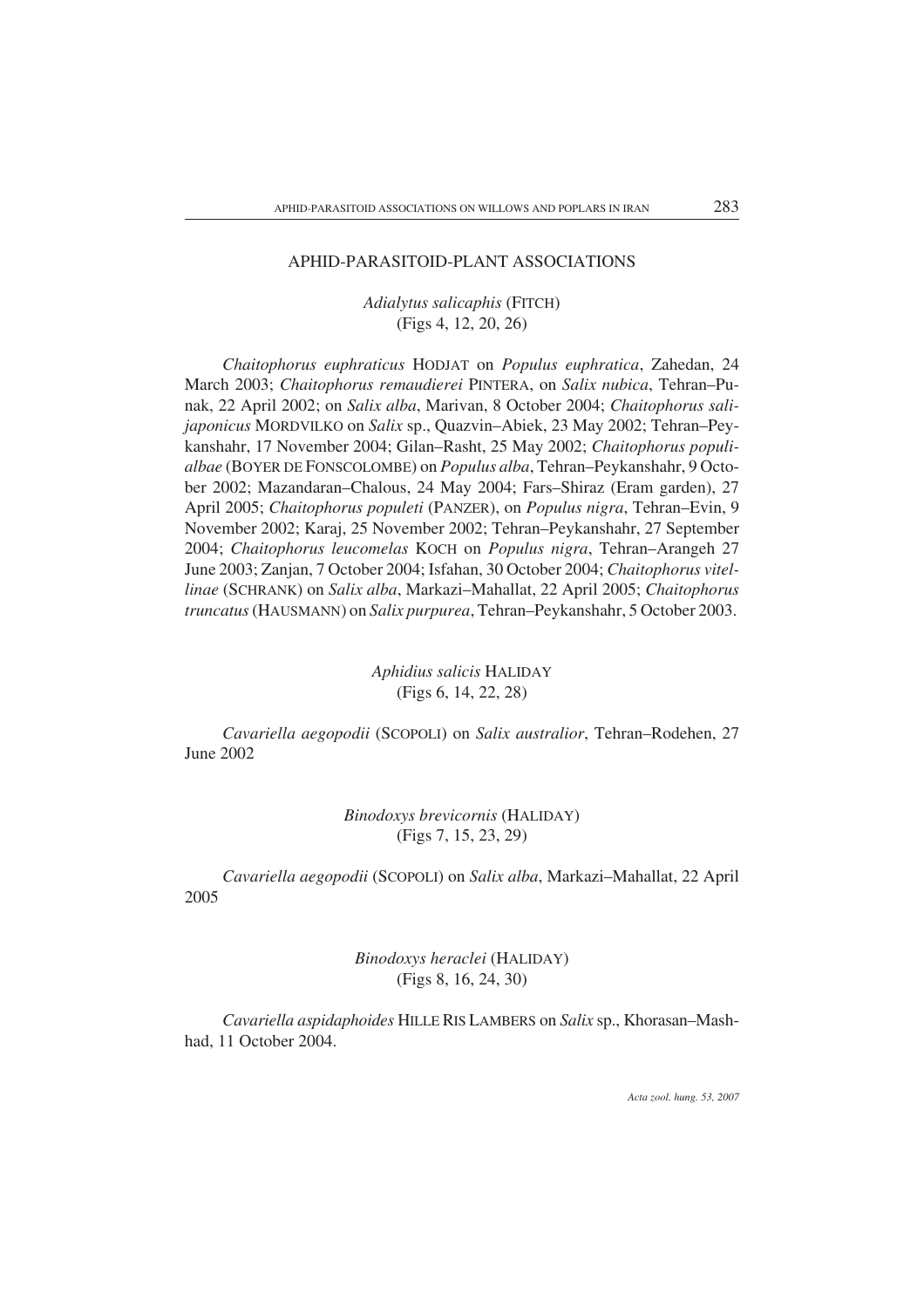# *Ephedrus chaitophori* GARDENFÖRS (Figs 2, 10, 18)

*Chaitophorus populeti* (PANZER), on *Populus nigra*, Tehran–Evin, 9 November 2002

# *Ephedrus helleni* MACKAUER (Figs 1, 9, 17)

*Cavariella aquatica* (GILLETTE & BRAGG) on *Salix alba*, Tehran–Shahrestanak, 12 June 2005

> *Euaphidius cingulatus* (RUTHE) (Figs 5, 13, 21, 27)

*Pterocomma pilosum* BUCKTON on *Salix alba*, Gilan–Rezwanshahr, 25 May 2004;*Pterocomma populeum* BUCKTON on*Populus alba*, Karaj–Fardis, 13 May 2003.

> *Lysiphlebus confusus* TREMBLAY & EADY (Figs 3, 11, 19, 25)

*Aphis farinosa* GMELIN on *Salix alba*, Hamadan (Medical Plant Garden), 9 October 2004.

# KEY FOR THE IDENTIFICATION OF APHID PARASITOID SPECIES ASSOCIATED WITH WILLOWS AND POPLARS IN IRAN BASED ON FEMALES

- 1 Forewing venation complete, with seven closed cells. Vein 1/Rs reaching the margin of wing. Vein 3/Rs shorter than 2/Rs. 2R1 cell closed (Figs 1, 2). Propodeum with a wide central pentagonal areola (Figs 9, 10) 2
- Forewing venation not complete, with four closed cells or fewer. Vein 1/Rs not reaching the margin of wing. 2R1 cell open (Figs 3, 4, 5, 6, 7, 8). Propodeum smooth (Figs 11, 12) with incomplete (Figs 15, 16) or with a narrow central pentagonal areola (Figs 13, 14) 3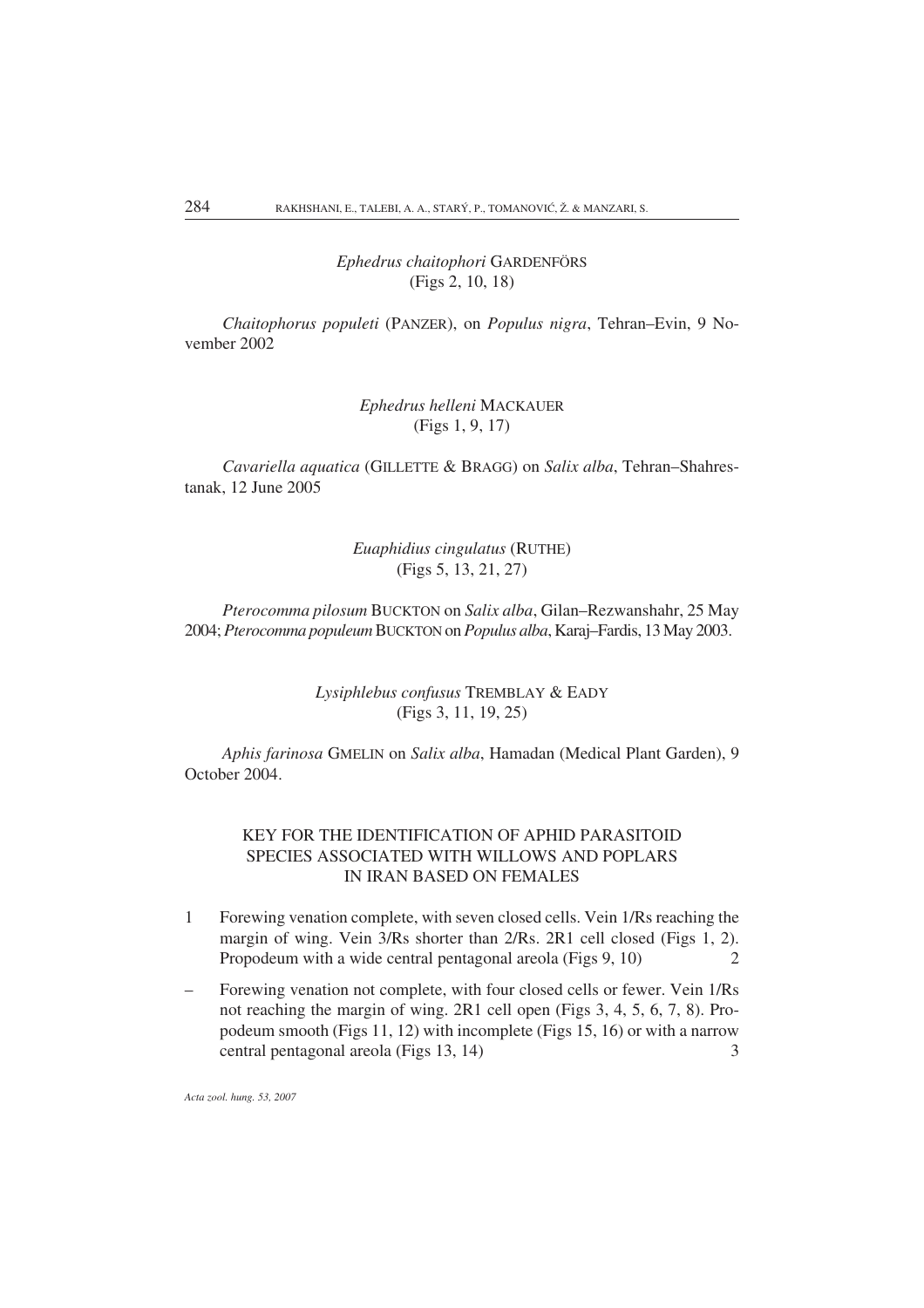- 2 Antennae thickened at apex. Forewing 3/Rs length distinctly longer than 2/Rs (Fig. 1). Ovipositor sheath short, wide, gradually narrowing, ending to wide apex (Fig. 17) *Ephedrus helleni*
- Antennae filiform. Forewing 3/Rs length distinctly shorter than 2/Rs (Fig. 2). Ovipositor sheath long and slender, slightly widening at apex (Fig. 18) *Ephedrus chaitophori*
- 3 Terminal metasomal sternum with two curved prongs (Figs 23, 24). Petiole with two secondary lateral tubercules (Figs 29, 30) 4
- Terminal metasomal sternum without prongs (Figs 19, 20, 21, 22). Petiole without secondary lateral tubercules (Figs 25, 26, 27, 28) 5



Figs  $1-8$ . Forewing  $(+)$ :  $1 = Ephedrus\text{ }helleni$ ,  $2 = E$ . *chaitophori*,  $3 = Lysiphlebus\text{ }configus$ ,  $4 = Adia$ *lytus salicaphis*,5= *Euaphidius cingulatus*,6= *Aphidius salicis*,7= *Binodoxys brevicornis*,8= *B. heraclei*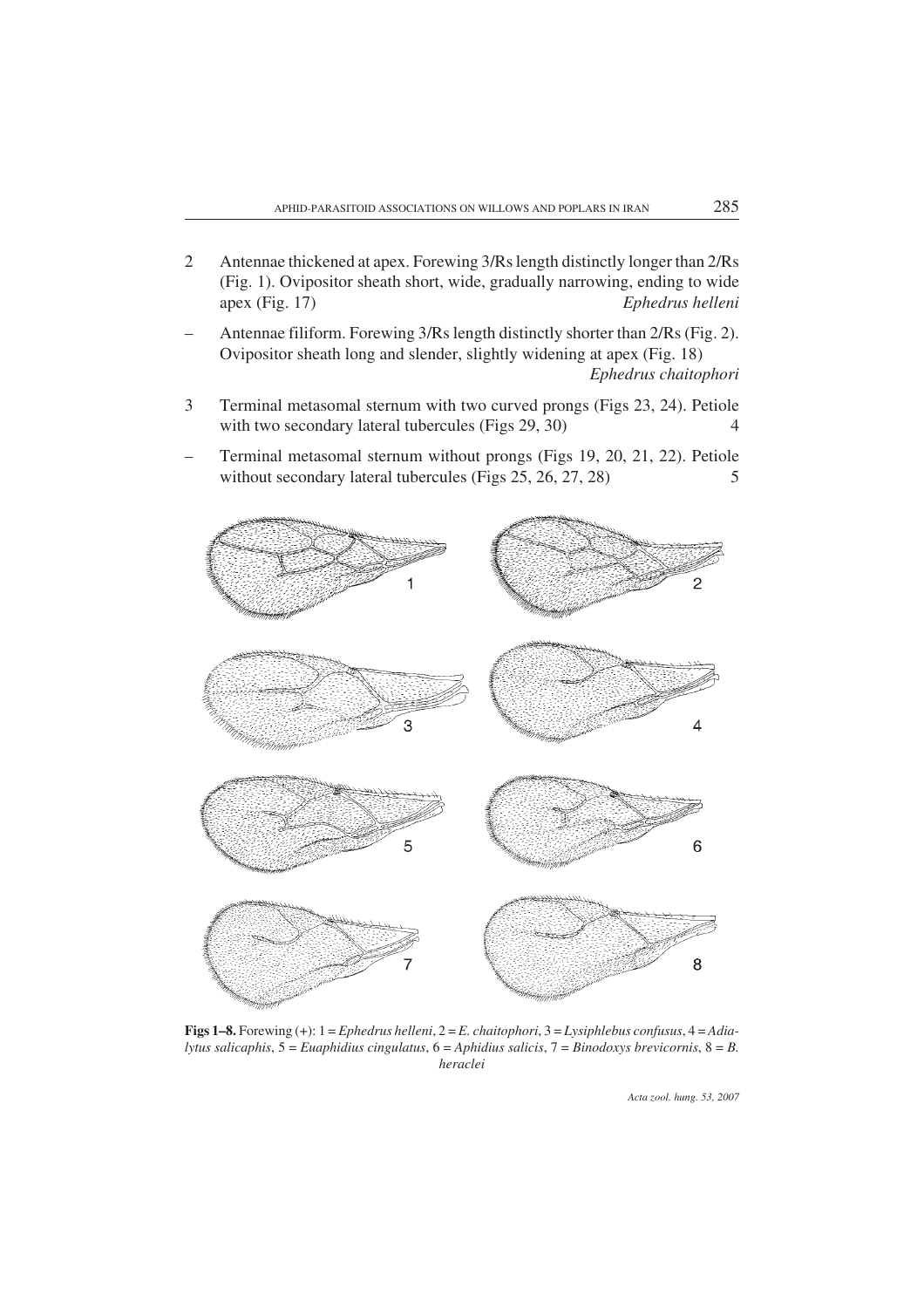

Figs 9–16. Dorsal aspect of propodeum (+): 9 = *Ephedrus helleni*, 10 = *E. chaitophori*, 11 = *Lysiphlebus confusus*, 12 = *Adialytus salicaphis*, 13 = *Euaphidius cingulatus*, 14 = *Aphidius salicis*, 15 = *Binodoxys brevicornis*, 16 = *B. heraclei*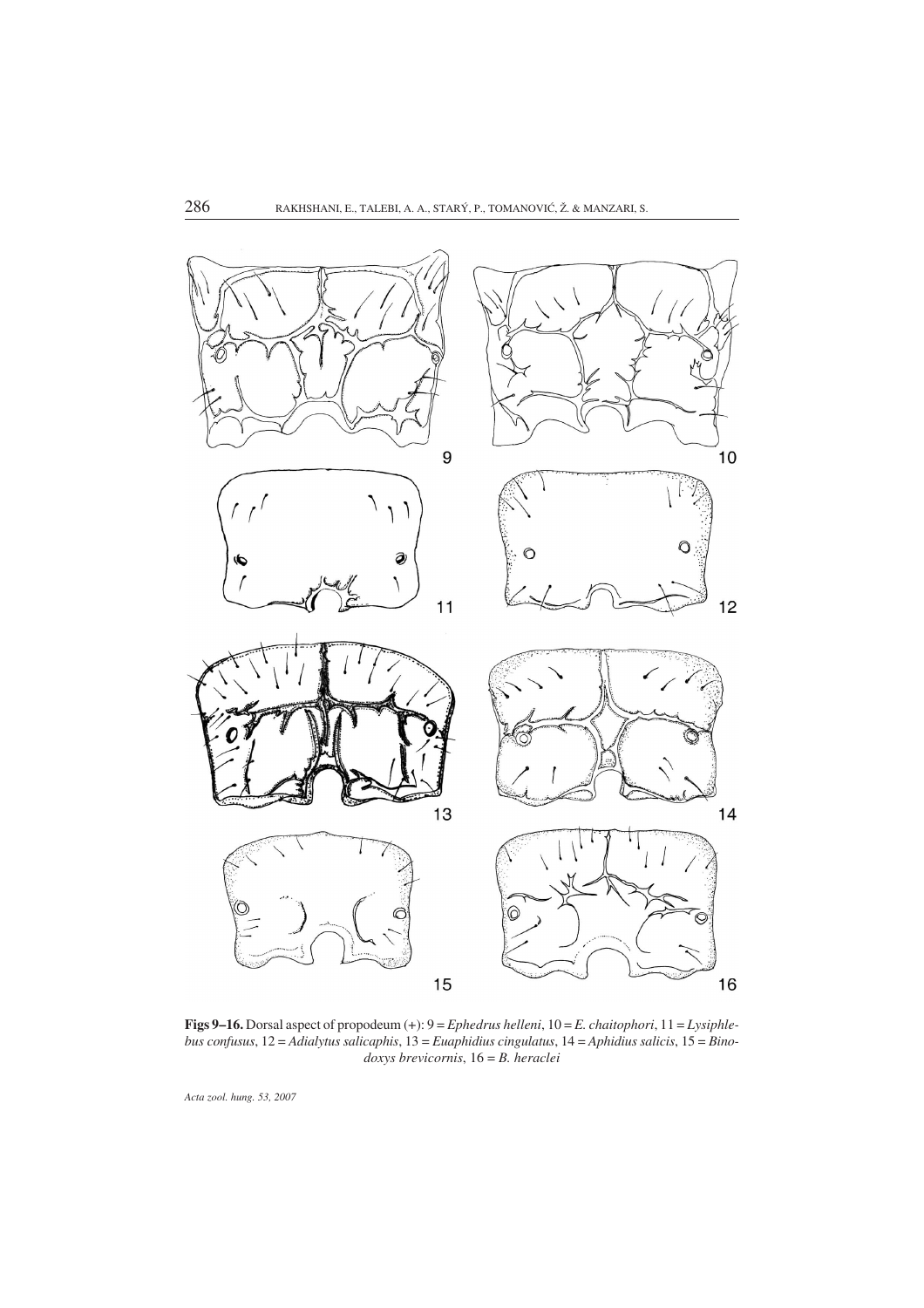

Figs 17–24. Lateral aspect of genitalia (+): 17 = *Ephedrus helleni*, 18 = *E. chaitophori*, 19 = *Lysiphlebus confusus*, 20 = *Adialytus salicaphis*, 21 = *Euaphidius cingulatus*, 22 = *Aphidius salicis*, 23 = *Binodoxys brevicornis*, 24 = *B. heraclei*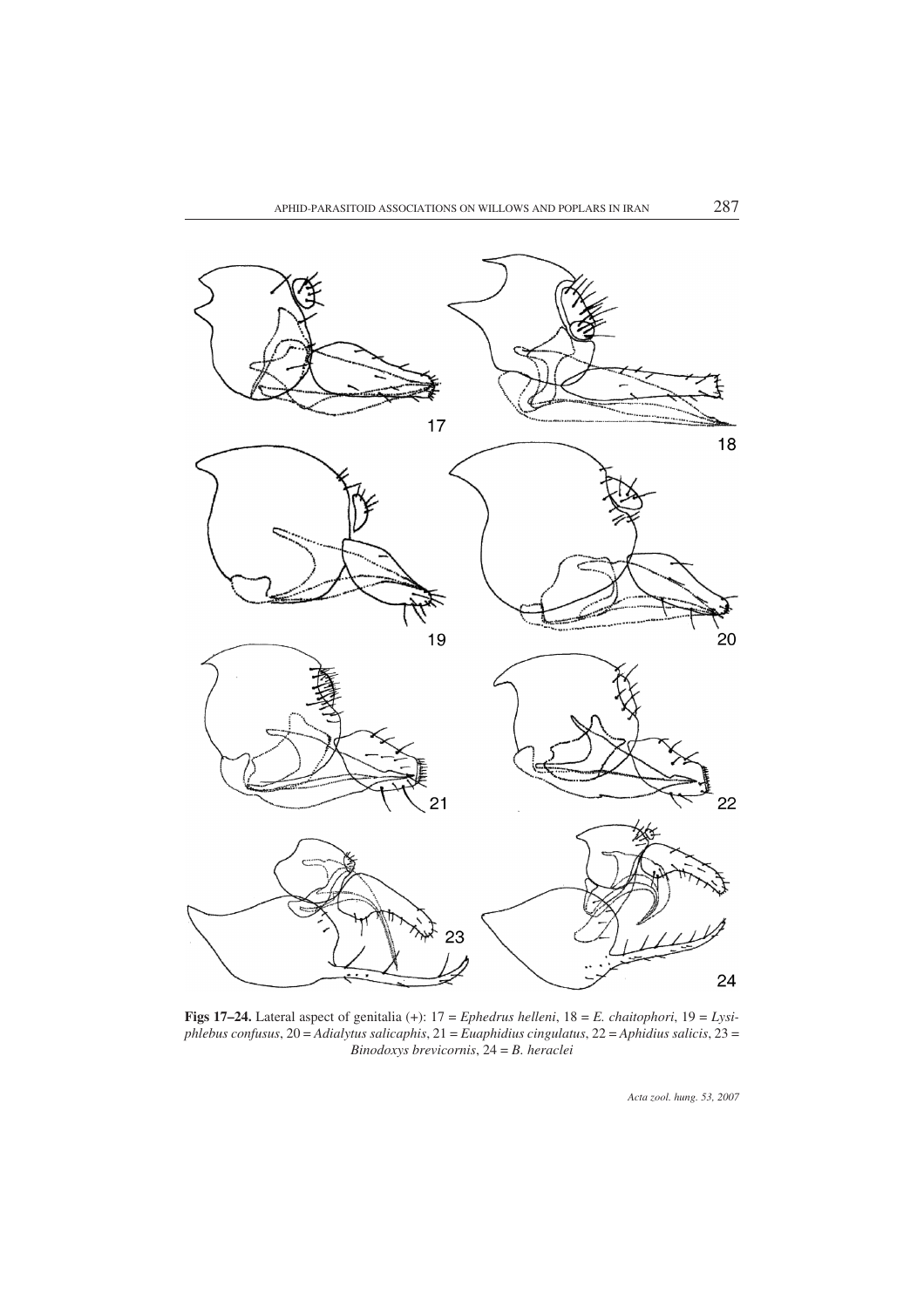

Figs 25–30. Dorsal aspect of petiol (+): 25 = *Lysiphlebus confusus*, 26 = *Adialytus salicaphis*, 27 = *Euaphidius cingulatus*, 28 = *Aphidius salicis*, 29 = *Binodoxys brevicornis*, 30 = *B. heraclei*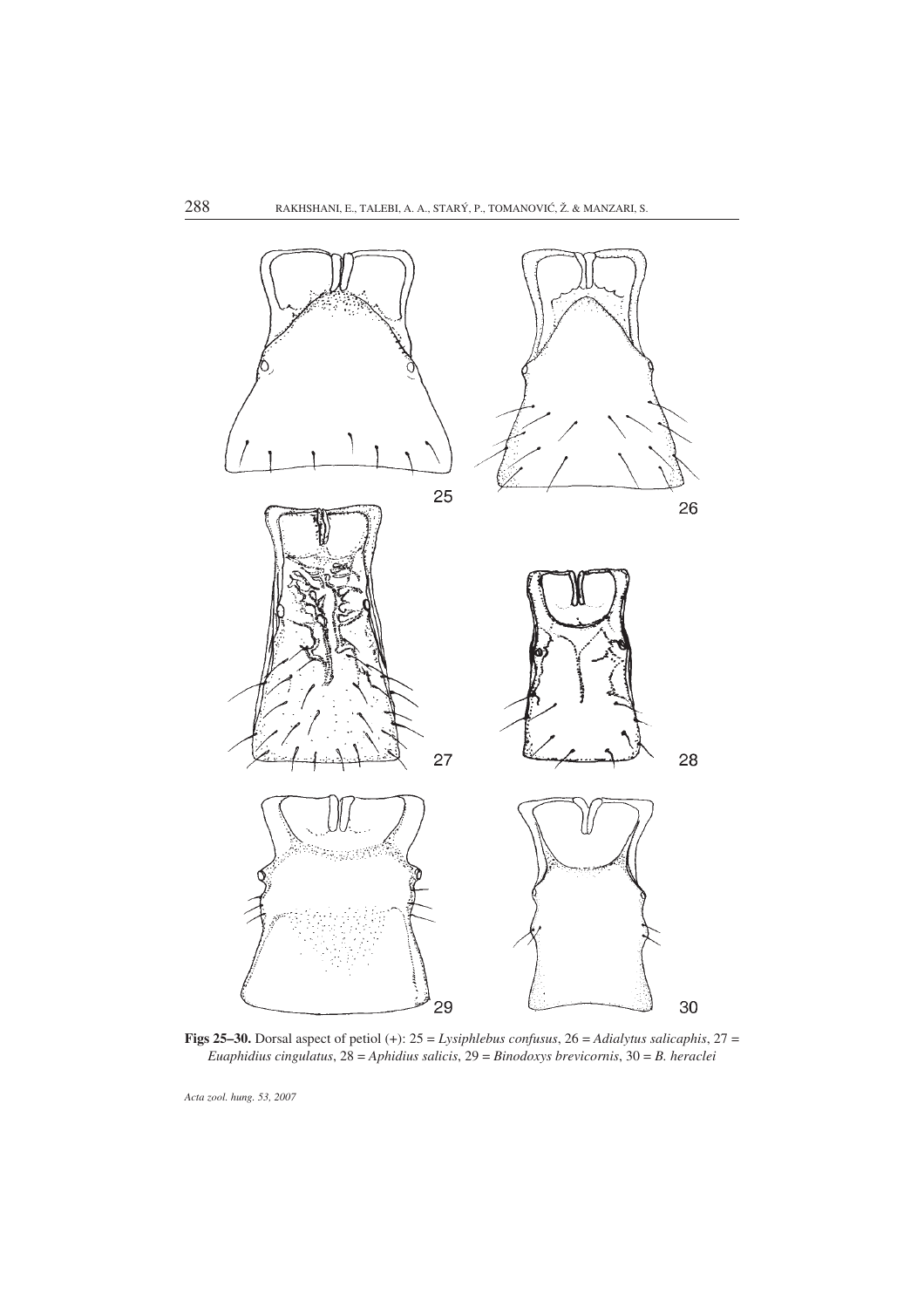4 Antennae 10 segmented. Distance between primary and secondary tubercules on petiole shorter than width at spiracles (Fig. 29). Prongs with 3 long setae on dorsal surface (Fig. 23). Propodeum without central areola (Fig. 15)

*Binodoxys brevicornis*

- Antennae 11 segmented. Distance between primary and secondary tubercules on petiole shorter than width at spiracles (Fig. 30), prongs with 5–6 long setae on dorsal surface (Fig. 24). Propodeum with distinct central areola (Fig. 16) *Binodoxys heraclei*
- 5 Propodeum carinated, with narrow central pentagonal areola (Figs 13, 14). Vein  $M + m$ -cu developed completely (Figs 5, 6). Ovipositor sheath wide at apex (Figs 21, 22)  $\qquad \qquad$  6
- Propodeum smooth (Figs 11, 12). Forewing  $M + m$ -cu vein partly (Fig. 3) or completely (Fig. 4) effaced. Ovipositor sheath sharply pointed at apex (Figs 19, 20) 7
- 6 Tentorial index 0.6–0.7. Antenna 19–20-segmented. Face densely pubescent. Petiole long, with dorsal central longitudinal carinae (Fig. 27)

*Euaphidius cingulatus*

- Tentorial index 0.35–0.5. Antenna 12–13-segmented. Face sparsely pubescent. Petiole short, dorsally smooth or with uniform fine rugosities (Fig. 28) *Aphidius salicis*
- 7 Forewing M + m-cu completely effaced (Fig. 4). Length of petiole 2.2–2.4 times as its width at spiracles (Fig. 26) *Adialytus salicaphis*
- Forewing  $M + m$ -cu partly developed under r-m vein (Fig. 3). Length of petiole 1.7–1.8 times as its width at spiracles (Fig. 25) *Lysiphlebus confusus*

### DISCUSSION

*Binodoxys brevicornis* was recorded as a parasitoid of *Hyadaphis* sp. on *Turginea* sp. in Iran (YAGHUBI 1997, YAGHUBI & SAHRAGARD 1998). It is an oligophagous species whose host spectrum includes among others, *Cavariella* spp. and *Brachycorynella asparagi* (MORDVILKO), pests of Umbelliferae and asparagus (STARÝ 1990).

*Binodoxys heraclei* was collected only on one occasion, in the east of Iran (Khorasan Province). This is the first record of this species from Iran. *Binodoxys heraclei* and *Aphidius salicis* were recorded as the most important parasitoids of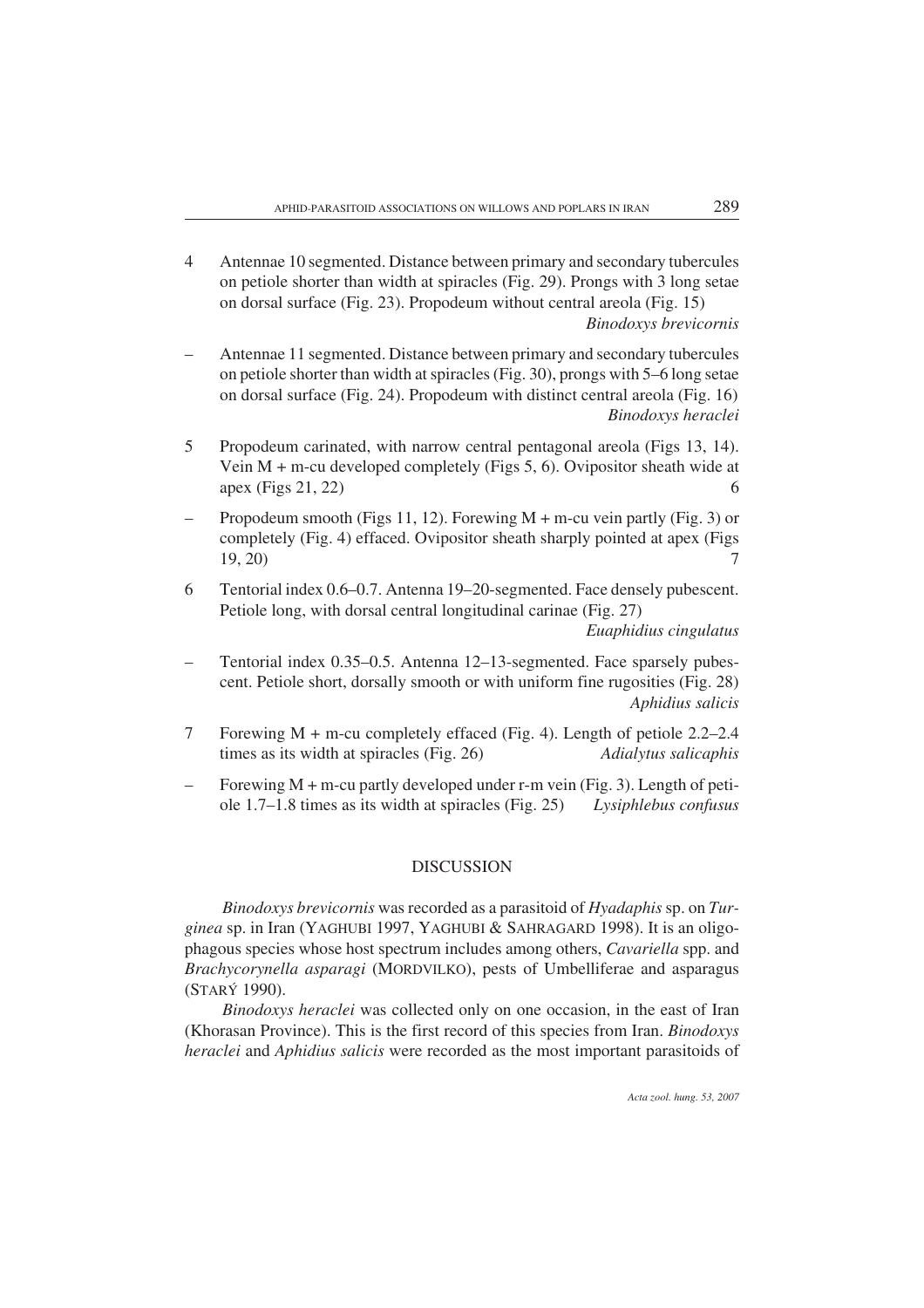*Cavariella* aphids on cultivated Apiaceae in Southeast Europe (TOMANOVIĆ & BRAJKOVIĆ 2001, KAVALLIERATOS *et al*. 2004).

*Ephedrus chaitophori* is another parasitoid species newly recorded in Iran. It belongs to the *Ephedrus persicae* group and it attacks *Chaitophorus* spp. (GÄR-DENFORS 1986). *Ephedrus helleni* has previously been recorded as a parasitoid of *Cavariella aquatica* on *Salix* sp. (STARÝ *et al*. 2000). *Euaphidius cingulatus* is the only parasitoid and a specific one of *Pterocomma* species on both *Salix* spp. and *Populus* spp.

Several gall-forming aphids belonging to the genus *Pemphigus* were identified in material collected in the studied areas. Among them, *Pemphigus spirothecae* PASSERINI was found to be hyperparasitized. Both *Pemphigus spirothecae* and *P. vesicarius* PASSERINI were heavily parasitized by *Protaphelinus nikolskayae* (YASNOSH) (Hymenoptera: Aphelinidae). The parasitism rate was between 50- 98%. It appears that *P. nikolskayae* is a specific parasitoid of *Pemphigus* species in the closed micro-ecosystem of the gall. The black mummified nymphs remain inside the galls after migration of the alate aphids.

Two other aphids, *Phleomyzus passerinii* (SIGNORET) and *Tuberolachnus salignus* GMELIN, were free of parasitoids in all studied area. The large colonies of *T. salignus* cover the trunk and branches of willows in spring and especially in mid-autumn.

*A. farinosa* was found occasionally on *Salix* spp.. It was free of parasitoids in most cases, and *L. confusus* was reared in only one case. The latter is a common parasitoid of *A. farinosa* (KAVALLIERATOS *et al*. 2004, TOMANOVIĆ *et al*. 2006, TREMBLAY & EADY 1978). Furthermore, *L. confusus* represents a very important parasitoid of pest aphids on cotton, citrus and vegetable crops (KAVALLIERATOS & LYKOURESSIS 1999, 2004, KAVALLIERATOS *et al*. 2001, 2002, 2004, TOMANOVIĆ & BRAJKOVIĆ 2001). *L. fabarum* was also recorded as a parasitoid of *A. farinosa* in Serbia (KAVALLIERATOS *et al*. 2004, TOMANOVIĆ *et al*. 2006). *Binodoxys angelicae* (HALIDAY) is an abundant and common parasitoid attacking several species of aphids (RAKHSHANI *et al*. 2005, STARÝ *et al*. 2001, KAVALLIERATOS & LY-KOURESSIS 1999, KAVALLIERATOS *et al*. 2001). It has previously been recorded as a parasitoid of *A. farinosa* on *Salix* sp. (YAGHUBI 1997), but we did not find it in association with aphids on Salicaceae.

Both poplars and willows are primarily associated with humid habitats such as brooks and rivers, irrigation canals in areas (WINTERBOURN 1995) and urban ecosystems (JOHNSON 1994). In this respect, they are highly trans-zonal and contribute to the species composition, diversity, and stability of river biocorridors in the landscape. Our research on aphids and their parasitoids demonstrated that most of their associations are limited to their host plants and respective habitats in the biocorridors. Less frequently, willow groves may represent refugia for some agri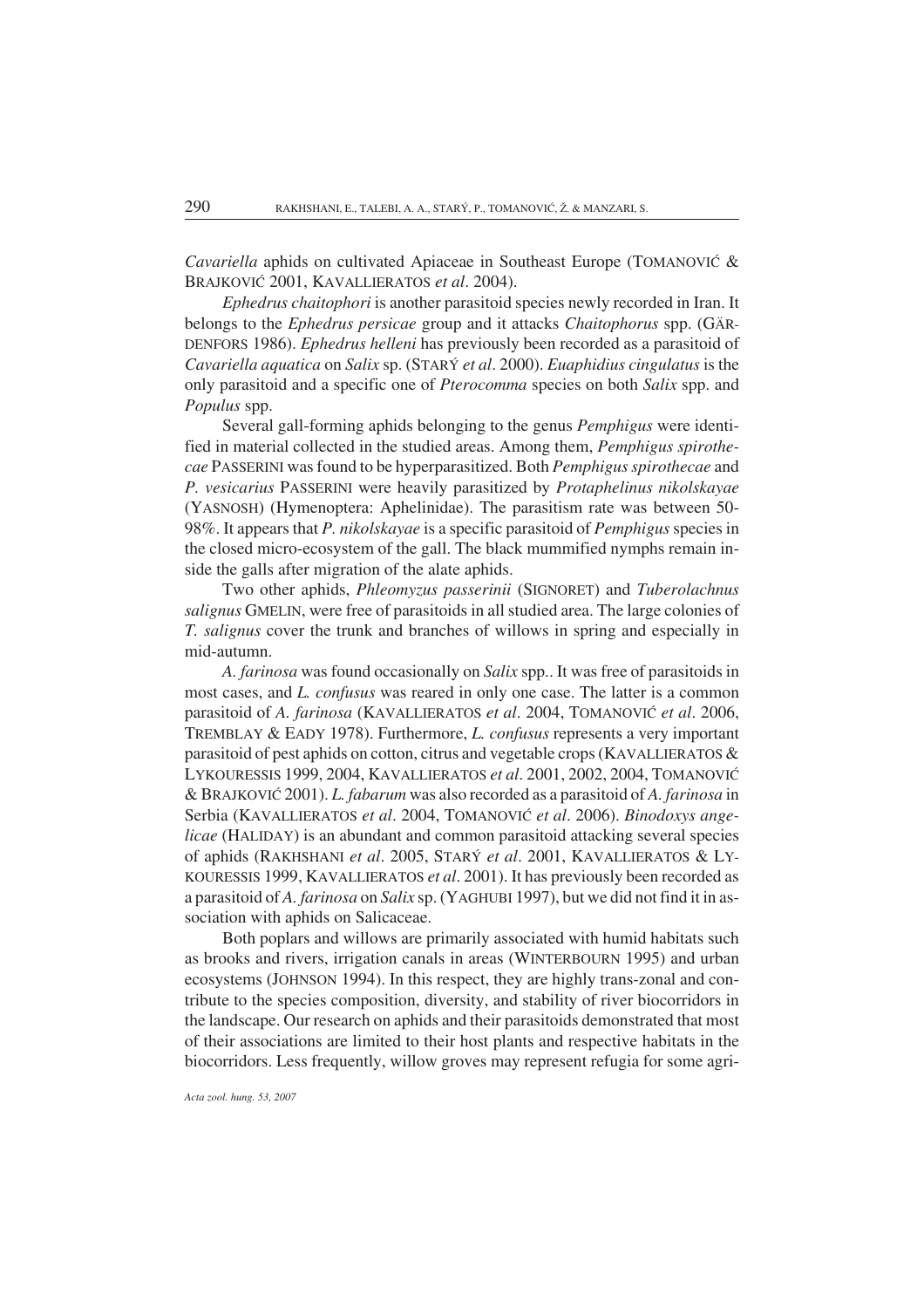cultural pests (*Cavariella*) and their associated parasitoids as well (TOMANOVIĆ *et al*. 2006). *Chaitophorus* spp. are the most abundant and most common aphid pests on both willows and poplars. Sometimes they become serious pests, either due to direct feeding or as a result of honeydew secretion on leaves of trees grown as ornamentals in urban areas. Almost all species of *Salix* and *Populus* are attacked by these aphids. *Adialytus salicaphis* was the most abundant parasitoid and a specific one of *Chaitophorus* spp. As such, it seems to be the best candidate for biological control programs. Among the diverse complex of parasitoids attacking *Cavariella* spp. on willows, there are some species with a limited distribution but could be introduced to other regions. *Euaphidius cingulatus* is also a specific parasitoid of *Pterocomma* spp., which can attain pest-level incidence on both willows and poplars. The hyperparasitoids were abundant and may having a critical impact on efficacy of the primary parasitoid. The seasonal occurrence and phenology of primary parasitoids and hyperparasitoids are matters for future research.

\*

*Acknowledgement* – This work was financially supported by 1) the Grant S5007102 (Grant Agency, Academy of Sciences of the Czech Republic), 2) the Entomology Institute Project Z50070508 (Academy of Science of the Czech Republic) and 3) the Grants 143006B (The Ministry of Science and Environmental Protection of the Republic of Serbia). The host aphids were identified by Dr. A. REZWANI (Plant Pest and Diseases Research Institute) and Dr O. PETROVIĆ-OBRADOVIĆ. We are grateful to Dr. S. E. SADEGHI for his permission to collect the aphids and parasitoids in the Forest and Rangeland Research Institute, Karaj, Iran.

#### REFERENCES

- ABAI, M. (1984) *List of pests of forest trees and shrubs of Iran*. Plant Pests and Disease Research Institute, Tehran, 147 pp.
- GÄRDENFORS, U. (1986) Taxonomic and biological revision of Palearctic Ephedrus Haliday (Hymenoptera: Braconidae, Aphidiinae). *Entomologica Scandinavica* (Suppl.) 27: 1–95.
- JOHNSON, W. C. (1994) Woodland expansion in the Platte River, Nebraska: patterns and causes. *Ecological Monographs* 64: 45–84.
- KAVALLIERATOS, N. G. & LYKOURESSIS, D. P. (1999) Parasitoids (Hymenoptera: Braconidae) emerged from aphids (Homoptera: Aphidoidea) on citrus and their frequency in Greece. *Bolletino del Laboratorio di Entomologia Agraria "Filippo Silvestri"* 55: 93–104.
- KAVALLIERATOS, N. G. & LYKOURESSIS, D. P. (1999–2000) Two new species of Praon Haliday (Hymenoptera: Aphidiidae) from Greece. *Entomologia Hellenica* 13: 5–12.
- KAVALLIERATOS, N. G. & LYKOURESSIS, D. P. (2004) The coloration of Aphis gossypii Glover mummies as a useful tool for Aphidiinae parasitoid identification (Hymenoptera: Braconidae). *Israel Journal of Entomology* 34: 75–82.
- KAVALLIERATOS, N. G., STATHAS, G. J., ATHANASSIOU, C. G. & PAPADOULIS, G. Th. (2002) Dittrichia viscosa and Rubus ulmifolius as reservoirs of aphid parasitoids (Hymenoptera: Braconidae: Aphidiinae) and the role of certain coccinellid species. *Phytoparasitica* 30: 231–242.